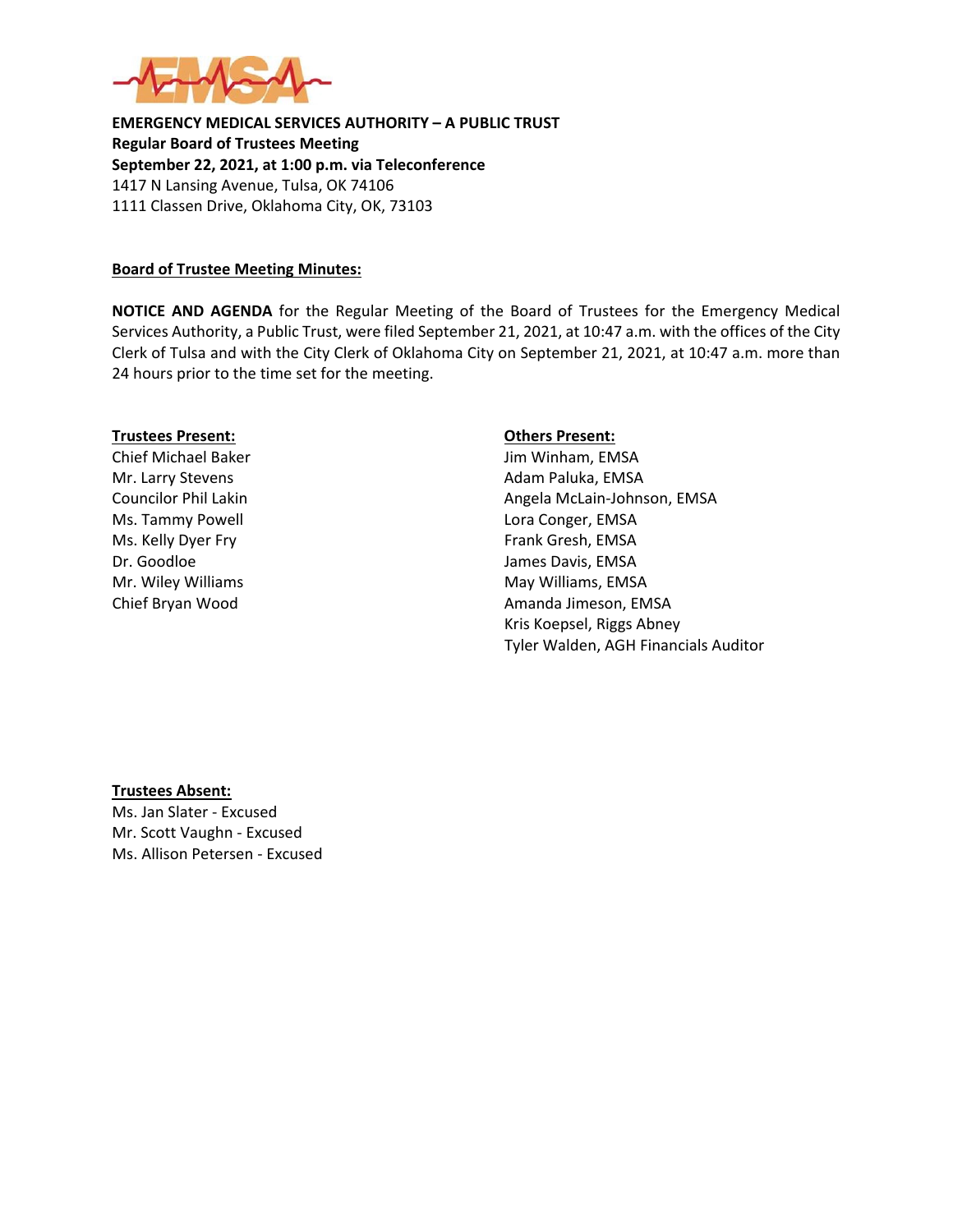A quorum was present, and the meeting was called to order at 1:00 p.m. by Chairman Wiley Williams

# **CONSENT AGENDA**

# 1. Approval of Board Minutes from the EMSA Board of Trustees Regular Meeting dated August 25, 2021.

A motion was made by Mr. Stevens and seconded by Chief Baker, the Board of Trustees voted to approve Board Minutes from the EMSA Board of Trustees Regular Meeting dated August 25, 2021.

AYE: Chief Baker, Ms. Fry, Councilor Lakin, Ms. Powell, Mr. Stevens, Mr. Williams, Chief Wood

NAY: None

ABSENT: Ms. Petersen, Mr. Vaughn, Ms. Slater

The motion is passed.

# **REGULAR AGENDA**

**1. Chairman's Report** – Mr. Williams requested an Executive Session with the Board to discuss employment issues to include evaluation of CEO Mr. Winham and to discuss a replacement for Angela McLain-Johnson, Chief Compliance Officer.

# **2. President's Report**

a. **Operational Compliance Report**-Frank Gresh, Chief Information Officer – Mr. Gresh presented the Response Time Compliance Report for August 2021 to the Board. Mr. Gresh reported the Eastern Division Beneficiary jurisdictions were not in compliance in all categories. In the Eastern Division Non-beneficiary jurisdictions, not in compliance on Priority 1 and 2 calls, in compliance on Priority 3 calls and there were no Priority 4 calls. The Western Division Beneficiary jurisdictions were not in compliance in all categories. The Western Division Non-beneficiary jurisdictions were not in compliance in Priority 1, 2 and 3 calls and there were no Priority 4 calls. Mr. Gresh shared the running 12- month compliance for both divisions as well as exclusions.

Mr. Stevens states the City of Edmond continues to have significant concerns to Priority 1 response times, especially over the last three months. People in the Edmond community have brought these concerns to the Edmond City Council. Mr. Stevens states the need to see improvements in Compliance.

b. **Financial Report**- Lora Conger, Chief Financial Officer- Ms. Conger reported EMSA's audit for FY 2021 has been completed. Tyler Welden, Auditor from AGH, LLC., referenced the Government's letter to report the highlights of the internal audit. EMSA received an unqualified/clean audit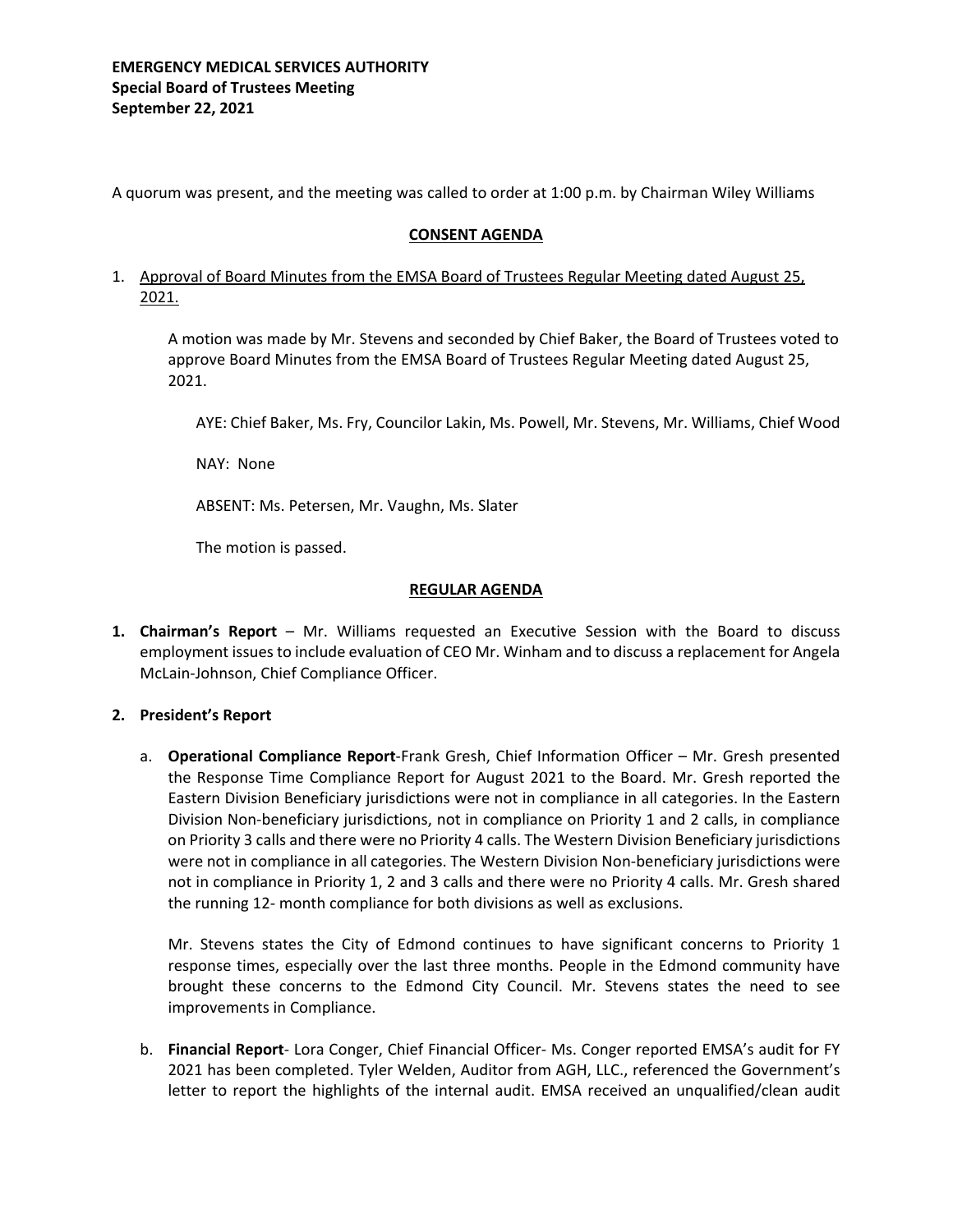opinion this year and there are no concerns in the financial statements. He said there were no changes to the planned audit procedures, accounting policies are preferable, and no significant or unusual transactions. Mr. Welden explained three audit adjustments outlined in the report. There were no changes to the management representations and no other conflicts or disclosures. There was one deficiency as a result of the significant changes in EMSA's accounting operations after assuming Operations this year causing a large increase of transactions being processed. The concerns are increased risk and transactions not being able to be done as timely as they were in the past.

A motion was made by Councilor Lakin and seconded by Mr. Stevens, the Board of Trustees voted to accept the auditor's report for FY21.

AYE: Chief Baker, Ms. Fry, Councilor Lakin, Ms. Powell, Mr. Stevens, Mr. Williams, Chief Wood

NAY: None

ABSENT: Ms. Petersen, Mr. Vaughn, Ms. Slater

The motion is passed.

- c. **Key Performance Indicators Report** Adam Paluka, Chief Public Affairs Officer Mr. Paluka reported on the KPIs for August 2021. Mr. Paluka reported that overall, patients in both divisions are still exceedingly pleased with EMSA's services. EMSA has continued with the suspension of community outreach participation due to the increase of COVID cases. There were a lot of media hits for the heat and heat alerts. There were several media interviews regarding response times, staffing situation, sign-on bonuses, etc. Information Technology had a good month. The EMSACare subscriber campaign is underway in Oklahoma City.
- d. **President Commentary** James Winham, Chief Executive Officer Mr. Winham announced Chief Compliance Officer, Angela McLain-Johnson is departing EMSA and Chief Operating Officer, John Graham is retiring from EMS and those positions will be posted soon. He gave an update of the renovations and move in plans for the new facility in Oklahoma City. He gave an overview of the current headcount and Team Members not working due to COVID-19. Mr. Winham shared data outlining the effects of hospital bed delay on the EMSA system. He shared data of current transport trends over several years. Mr. Winham shared current action items being implemented to help improve staffing and increasing response times.

Mr. Winham responded to questions regarding quickly fixing the current issues. There was continued conversations regarding how to assist with the staffing shortage.

\*\*\* Councilor Lakin left the meeting at 2:08 p.m.\*\*\*

A motion was made by Ms. Powell and seconded by Mr. Stevens, the Board of Trustees voted to accept the President's report.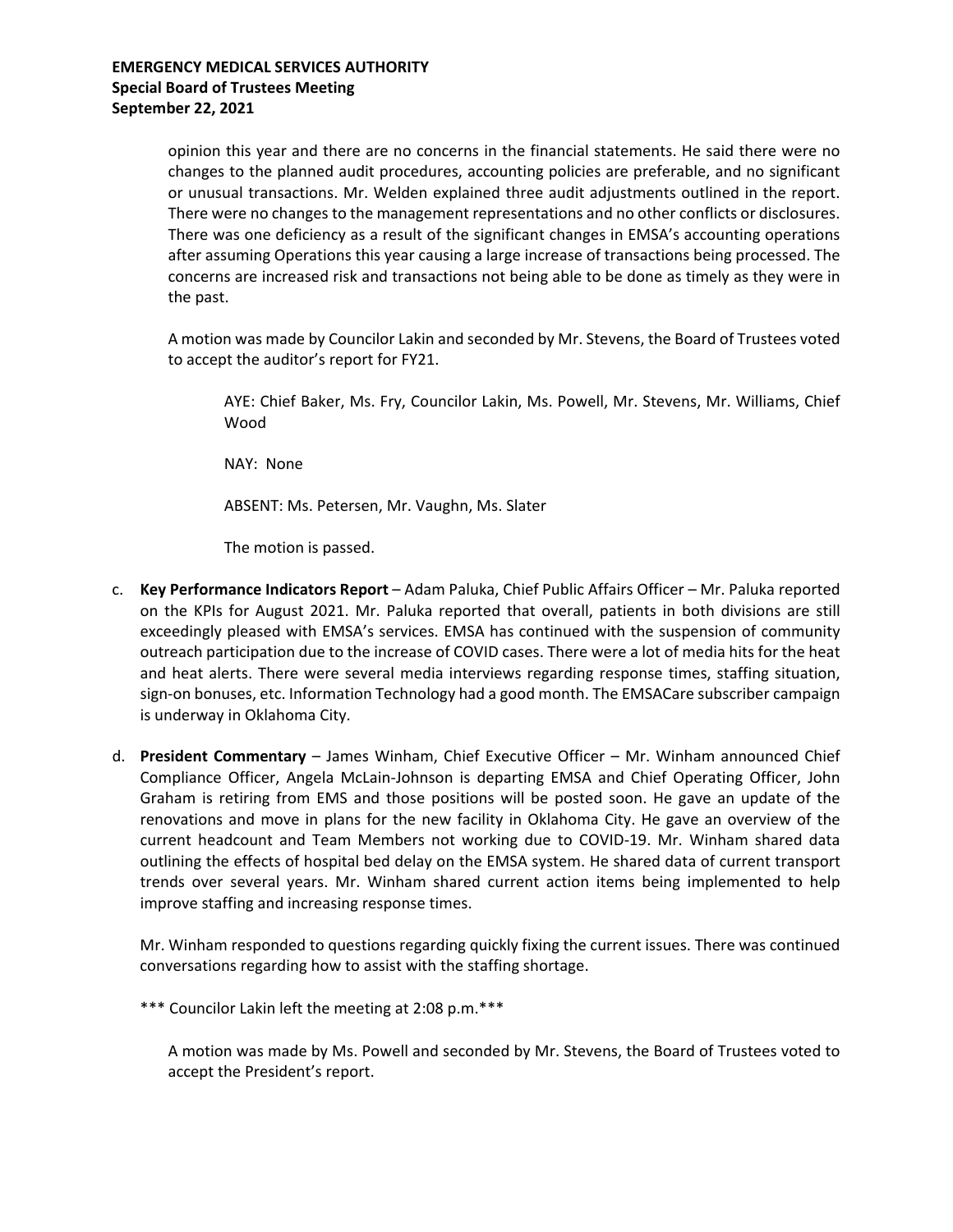# **EMERGENCY MEDICAL SERVICES AUTHORITY Special Board of Trustees Meeting September 22, 2021**

AYE: Chief Baker, Ms. Fry, Ms. Powell, Mr. Stevens, Mr. Williams, Chief Wood

NAY: None

ABSENT: Ms. Petersen, Mr. Vaughn, Ms. Slater, Councilor Lakin

The motion is passed.

**3. Approval and Award of Request for Proposal-The purpose of RFP was to solicit proposals from qualified vendors for Ballistic Vests for field Team Members-Frank Gresh, Chief Information Officer** Mr. Gresh outlined the five proposals received. He made the recommendation to move forward with purchasing Ballistic Vests through Safe Life Defense who had the lowest price and were able to match specifications.

A motion was made by Ms. Fry and seconded by Chief Wood, the Board of Trustees voted to approve Safe Life Defense as the vendor for Ballistic Vests for field Team Members.

AYE: Chief Baker, Ms. Fry, Ms. Powell, Mr. Stevens, Mr. Williams, Chief Wood

NAY: None

ABSENT: Ms. Petersen, Mr. Vaughn, Ms. Slater, Councilor Lakin

The motion is passed.

**4. Approval of a Resolution approving Amendment Number Seven to Amended and Restated Trust Indenture dated March 23, 1990, for Emergency Medical Services Authority-James Orbison, Legal** Mr. Williams explained the need for a six-month extension to the window of opportunity. Mr. Orbison explained further and added this adjustment had been made in the past.

A motion was made by Mr. Stevens and seconded by Ms. Powell, the Board of Trustees voted to approve the resolution.

AYE: Chief Baker, Ms. Fry, Ms. Powell, Mr. Stevens, Mr. Williams, Chief Wood

NAY: None

ABSENT: Ms. Petersen, Mr. Vaughn, Ms. Slater, Councilor Lakin

The motion is passed.

**5. Consider, discuss, and approve the appointment of an interim Compliance Officer for EMSA-Wiley Williams, Chairman of the Board.** Mr. Winham stated that there needs to be board approval for an interim Compliance Officer following departure of Angela McLain-Johnson. Mr. Winham recommends that Johna Easley, Chief Administrative Officer fill that role in the interim.